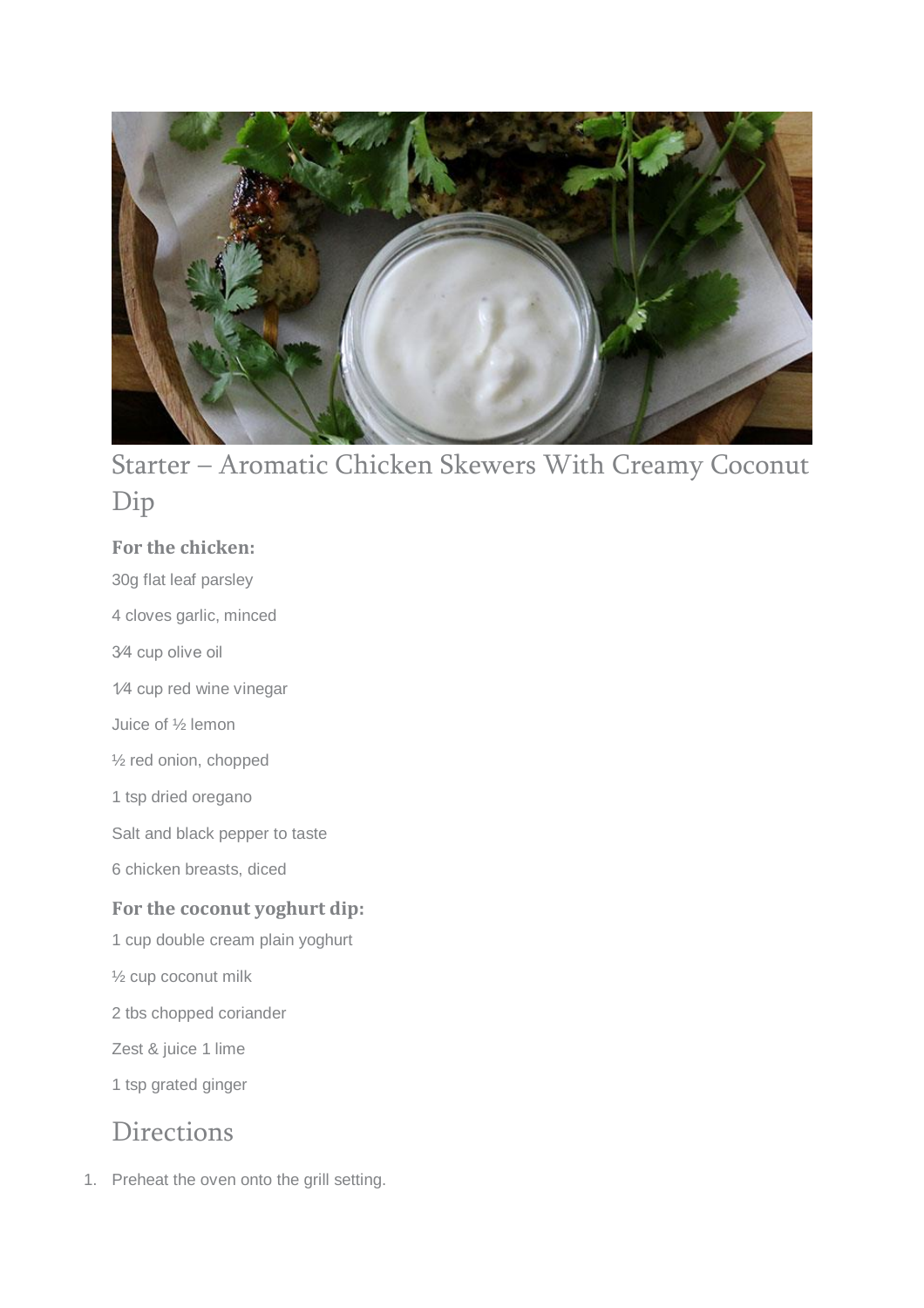- 2. Place parsley, garlic, olive oil, vinegar, lemon juice, onion, oregano and seasoning into a blender and blend until fine.
- 3. Pour the herb marinade onto the chicken then skewer onto the skewers then place onto a tray.
- 4. Cook in the oven under the grill for 5 minutes, then turn over and cook on the other side for 5 minutes until the chicken is browned and cooked through.
- 5. Mix together the ingredients for the dip, then serve alongside the chicken.



### Main – Salmon Poke Rice Bowls

Serves 4

#### **For the rice:**

- 2 cups saman white rice
- 2 cups water
- 2 tsp salt
- ¼ cup rice vinegar
- 3 tbs castor sugar

#### **For the poke:**

- 8 tbs soya sauce
- 2 tbs brown sugar
- 1 red chilli, finely chopped
- 1 tsp grated ginger
- 1 lime, zested
- 2 tsp sesame oil
- 2 tbs chopped fresh coriander
- 200g salmon fillet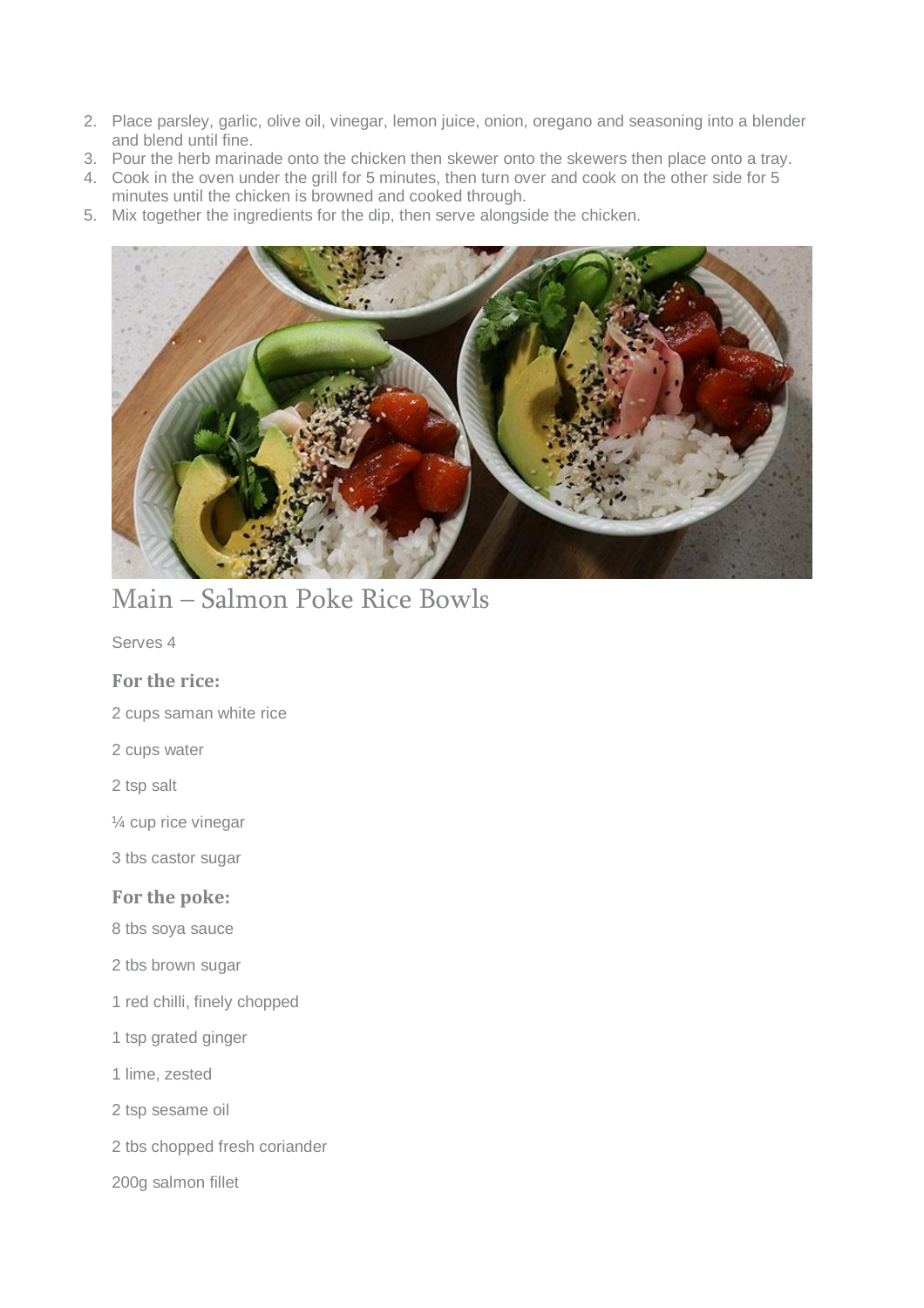### **To serve:**

1 small cucumber, sliced into ribbons using a peeler

2 avocados, sliced

toasted sesame seeds

### **Directions**

- 1. Wash the rice in cold water to remove any excess starch.
- 2. Place the washed rice into a pot then add the 2 cups of water and salt, cover with a lid and place on high heat until boiling.
- 3. Reduce heat to medium, then simmer gently until the water is absorbed.
- 4. Remove from the heat and set aside for 10 minutes, with the lid on.
- 5. Mix together vinegar and castor sugar until dissolved, then fold into the rice and set aside to cool completely.
- 6. Cut the salmon into 1cm squares, then toss in the marinade and leave to sit for 5 minutes.
- 7. Spoon rice into bowls, then top with the salmon and cucumber ribbons, avocado and pickled
- ginger. 8. Sprinkle with the sesame seeds.



## Dessert – Pear Fritters With White Chocolate Sauce

Serves 4

Chocolate sauce:

1 cup cream

200g white chocolate, chopped

#### **For the fritters:**

- 2 Eggs
- 1 cup double cream vanilla yogurt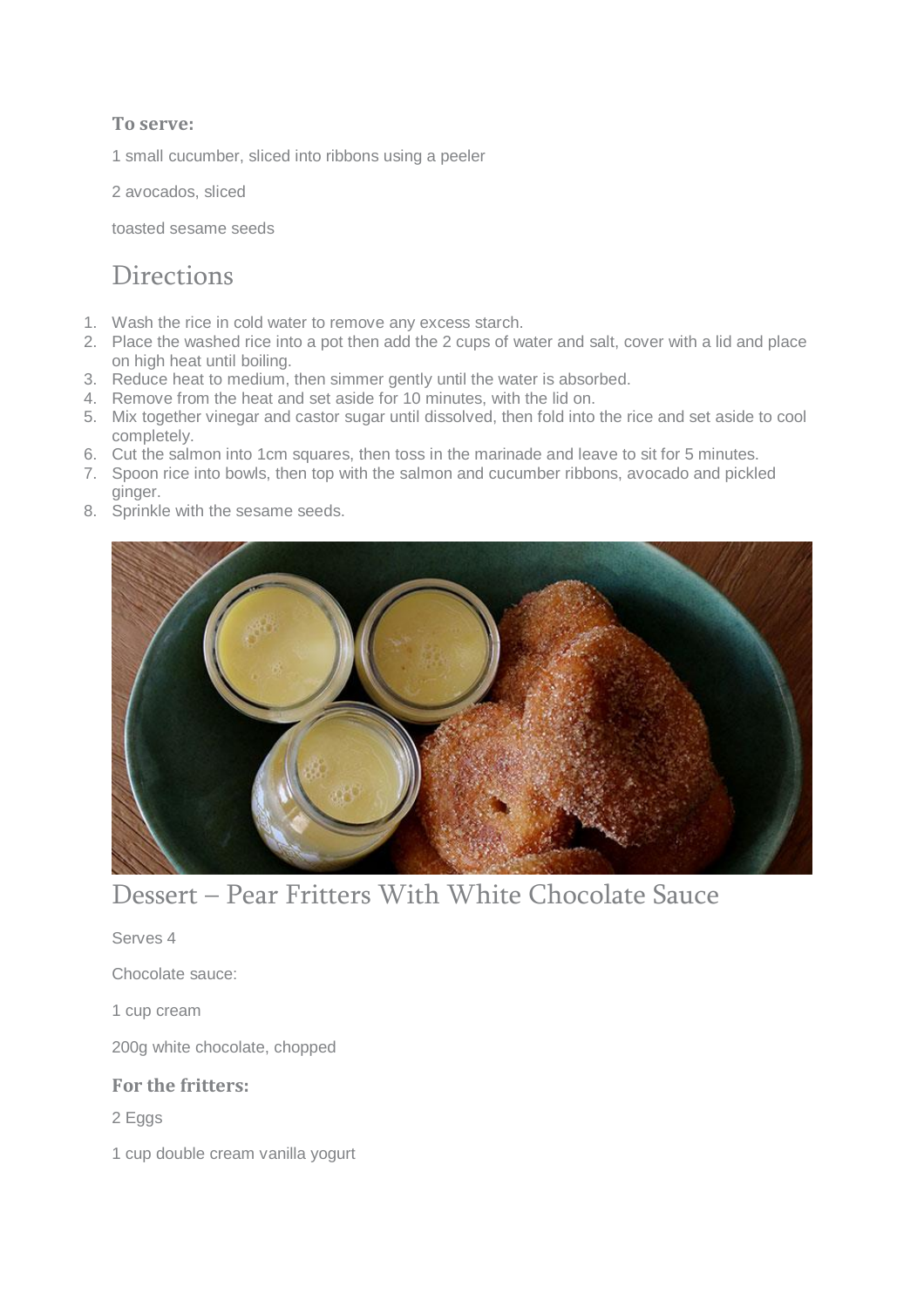¼ cup milk

- 2 cups cake flour
- 4 tbs yellow sugar
- 2 tsp baking powder
- 4 pears, sliced thickly
- Sunflower oil for frying
- 4 tbs yellow sugar
- 1 tsp ground cinnamon

### **Directions**

- 1. Heat the cream, then add the chocolate and leave to melt.
- 2. Whisk the eggs, yoghurt and milk then add flour, sugar and baking powder then mix well to combine.
- 3. Dip the pear slices into the batter, then drop into hot oil and fry until golden brown.
- 4. Drain on kitchen paper to remove excess oil.
- 5. Mix together the sugar and cinnamon, then toss the fritters into the cinnamon sugar to coat.

Serve with the chocolate sauce on the side.



# Drink - Strawberry & Wine Slushies

2 cups Water

1 cup white sugar sugar

400g Strawberries, hulled

375ml Vodka or Gin

500ml Nederburg Winemaster's Special Late Harvest